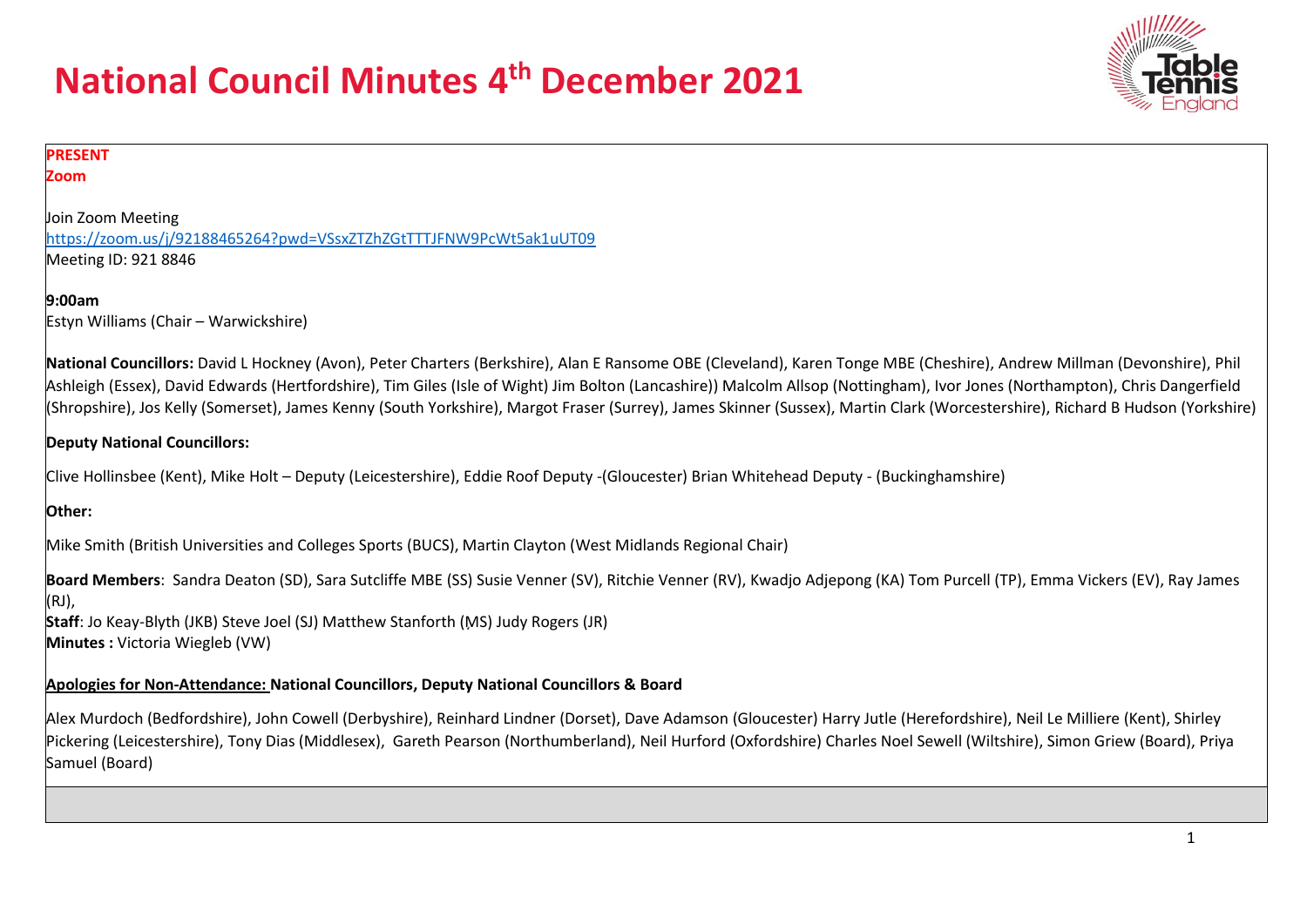

| Agenda         | <b>Discussion</b>                                                                                                   | <b>Decision/Action</b>                      | Who | When |
|----------------|---------------------------------------------------------------------------------------------------------------------|---------------------------------------------|-----|------|
| Item           |                                                                                                                     |                                             |     |      |
|                | <b>Chairman Opening Remarks, Update &amp; Welcome</b>                                                               |                                             |     |      |
| $\mathbf{1}$   | EW (Chair) welcomed everyone to the meeting, thanks were given to JKB and VW and all the staff who helped to get    |                                             |     |      |
|                | today's meeting arranged.                                                                                           |                                             |     |      |
|                | <b>Register of Business Interests</b>                                                                               |                                             |     |      |
|                | None declared                                                                                                       |                                             |     |      |
|                | <b>Obituaries</b>                                                                                                   |                                             |     |      |
|                | Those we have lost since National Council last met were recognised and remembered.                                  |                                             |     |      |
|                | <b>Role of National Council</b>                                                                                     | <b>Decision:</b><br><b>National Council</b> |     |      |
|                |                                                                                                                     |                                             |     |      |
|                | EW (Chair) advised National Council of the updated paper now available on the website and read out a section of the | approved the                                |     |      |
|                | introduction of what is expected from National Council.                                                             | minutes of 25 <sup>th</sup>                 |     |      |
|                |                                                                                                                     | September 2021                              |     |      |
|                | <b>Minutes from last meeting</b>                                                                                    | with 100% - this                            |     |      |
|                | The minutes from 25 <sup>th</sup> September 2021 were approved as a true record                                     | is recorded for<br>accuracy                 |     |      |
|                | <b>Matters Arising</b>                                                                                              |                                             |     |      |
|                | No matters arising                                                                                                  |                                             |     |      |
|                |                                                                                                                     |                                             |     |      |
|                |                                                                                                                     |                                             |     |      |
|                | <b>Departure of Sara Sutcliffe, CEO</b>                                                                             |                                             |     |      |
| $\overline{2}$ |                                                                                                                     |                                             |     |      |
|                |                                                                                                                     |                                             |     |      |
|                | EW (Chair) provided National Council with an update on the departure of SS (TTE CEO), and sincerely thanked SS for  |                                             |     |      |
|                | her contribution and hard work in making Table Tennis England the success it is today. EW proposed a formal motion  |                                             |     |      |
|                | of thanks and recognition from National Council.                                                                    |                                             |     |      |
|                |                                                                                                                     |                                             |     |      |
|                |                                                                                                                     |                                             |     |      |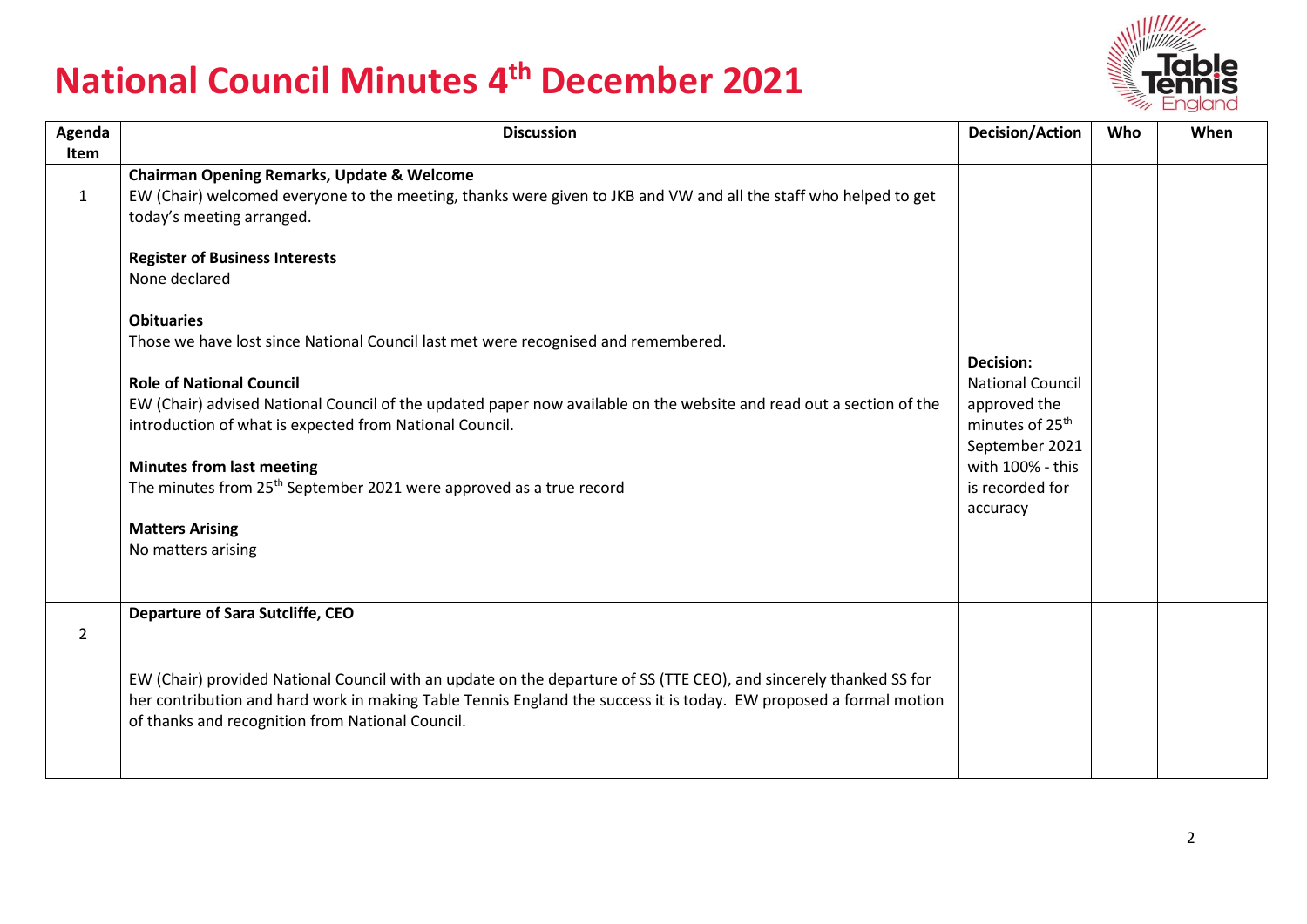

|                | SD (TTE Chair) supported EW (Chair) comments, and passed her personal thanks to SS (TTE CEO) - a show of hands<br>from National Council was given in support of this. SS (TTE CEO) thanked everyone for their support and wished<br>everyone all the best for the future.<br>A. Appointment of new CEO and Interim CEO<br>SD (TTE Chair) provided an update National Council on the recruitment process.<br>An interim CEO is being recruited through a Sports Recruitment Agency and it is intended that a permanent<br>appointment will be made before the Summer. Agencies were interviewed, and the successful agency is Hartmann<br>Mason. SD (TTE Chair) advised we have secured funding from Sport England to assist with the cost of the CEO<br>replacement, both interim and permanent.<br>Some very good applications were received. The working group and Nominations Committee using a score system,<br>selected 6 candidates who were interviewed on 3 <sup>rd</sup> December 2021. The panel for interviewing consisted of SV<br>(Board) SK (Board) PS (Board) Daryl Mason (Hartmann Mason) Steve Pratt (MAG) and SD (TTE Chair). Once the rest of<br>the NomCom have viewed the interview recordings, a decision will be made on Monday $6th$ December 2021.<br>EW (Chair) asked for clarity on the permanent CEO position, and if an open recruitment process will take place.SD (TTE |                                                                                                                                                              |            |             |
|----------------|-------------------------------------------------------------------------------------------------------------------------------------------------------------------------------------------------------------------------------------------------------------------------------------------------------------------------------------------------------------------------------------------------------------------------------------------------------------------------------------------------------------------------------------------------------------------------------------------------------------------------------------------------------------------------------------------------------------------------------------------------------------------------------------------------------------------------------------------------------------------------------------------------------------------------------------------------------------------------------------------------------------------------------------------------------------------------------------------------------------------------------------------------------------------------------------------------------------------------------------------------------------------------------------------------------------------------------------------------------------------------------------------------------|--------------------------------------------------------------------------------------------------------------------------------------------------------------|------------|-------------|
|                | Chair) confirmed this is correct, anyone is welcome to apply including the interim CEO.<br><b>Progress of Centenary Celebrations</b>                                                                                                                                                                                                                                                                                                                                                                                                                                                                                                                                                                                                                                                                                                                                                                                                                                                                                                                                                                                                                                                                                                                                                                                                                                                                  |                                                                                                                                                              |            |             |
| $\overline{3}$ | SJ (Staff) joined and provided an update to National Council regarding the launch of the Centenary and referred to the<br>papers provided.<br>Feedback from the launch was positive, some IT issues on the night occurred and some refinements will be made<br>going forward.<br>The key risks for the centenary project are sponsorship and donors for the prizes - the team are contacting those in<br>the sport who can assist, and are now gradually reaching outside of the sport $-$ SJ (Staff) is optimistic we will achieve<br>the requirements.<br>SJ (Staff) asked National Council to get in touch with any help they can provide with prizes, donations, sponsorship<br>etc.                                                                                                                                                                                                                                                                                                                                                                                                                                                                                                                                                                                                                                                                                                              | Action: NC to<br>advise SJ of any<br>help they can<br>offer for prizes,<br>sponsorship,<br>archiving, email<br>addresses of<br>former England<br>players etc | <b>ALL</b> | <b>ASAP</b> |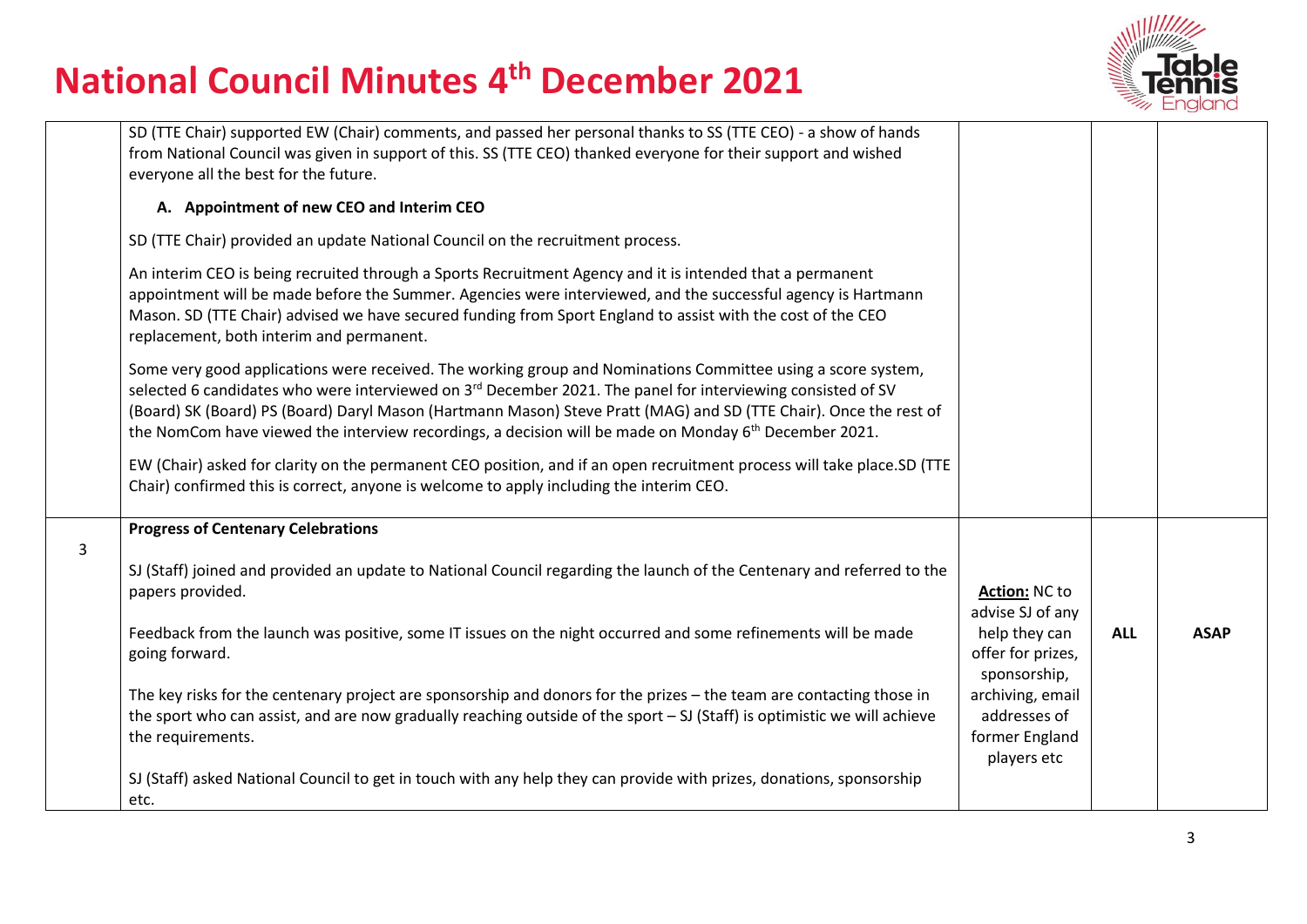

|   | The Centenary Heritage Project kicked off this month, and SJ (Staff) asked National Council if any colleagues have an<br>interest in archiving county histories, please let him know and they are more than welcome to join the working group<br>to get a county perspective.<br>The Centenary English Leagues Cup Competitions have been launched, with thanks to the work of MS and English<br>Leagues Cup Competitions Committee. SJ (Staff) asked Councillors to encouraged their leagues to enter teams in as<br>many categories as they can. |  |  |
|---|----------------------------------------------------------------------------------------------------------------------------------------------------------------------------------------------------------------------------------------------------------------------------------------------------------------------------------------------------------------------------------------------------------------------------------------------------------------------------------------------------------------------------------------------------|--|--|
|   | The Gala Dinner invitations are being rolled out $w/c$ 6 <sup>th</sup> December and shall be arriving with National Councillors<br>shortly. This has been a large-scale exercise, and the track and trace service has been immense, however we now<br>have 90% of the emails of those in the sport. A group of former England players are still without contact details, and<br>National Council were asked to assist with obtaining this information.                                                                                             |  |  |
|   | The Centenary book is nearly completed and the subscriber campaign will be launched in the next couple of weeks.                                                                                                                                                                                                                                                                                                                                                                                                                                   |  |  |
|   | No questions were raised to SJ (Staff) by National Council.                                                                                                                                                                                                                                                                                                                                                                                                                                                                                        |  |  |
|   | <b>T&amp;P Committee</b>                                                                                                                                                                                                                                                                                                                                                                                                                                                                                                                           |  |  |
| 4 | A. Meeting update 19th November 2021                                                                                                                                                                                                                                                                                                                                                                                                                                                                                                               |  |  |
|   | RV (Board) advised National Council that DP (Board) has been unwell and was unable to attend this meeting, so RV<br>hosted in his absence on Zoom.                                                                                                                                                                                                                                                                                                                                                                                                 |  |  |
|   | Discussions were held during this meeting on:                                                                                                                                                                                                                                                                                                                                                                                                                                                                                                      |  |  |
|   | 1. Funding for the England Teams and where the money comes from.<br>2. Smaller squads and dedicated coaches.<br>Shared coaches being part funded by GB / Sport England<br>3.<br>The ITTF ranking situation and how you can "buy" ranking points                                                                                                                                                                                                                                                                                                    |  |  |
|   | 5. Ongoing discussions were held regarding KPI's                                                                                                                                                                                                                                                                                                                                                                                                                                                                                                   |  |  |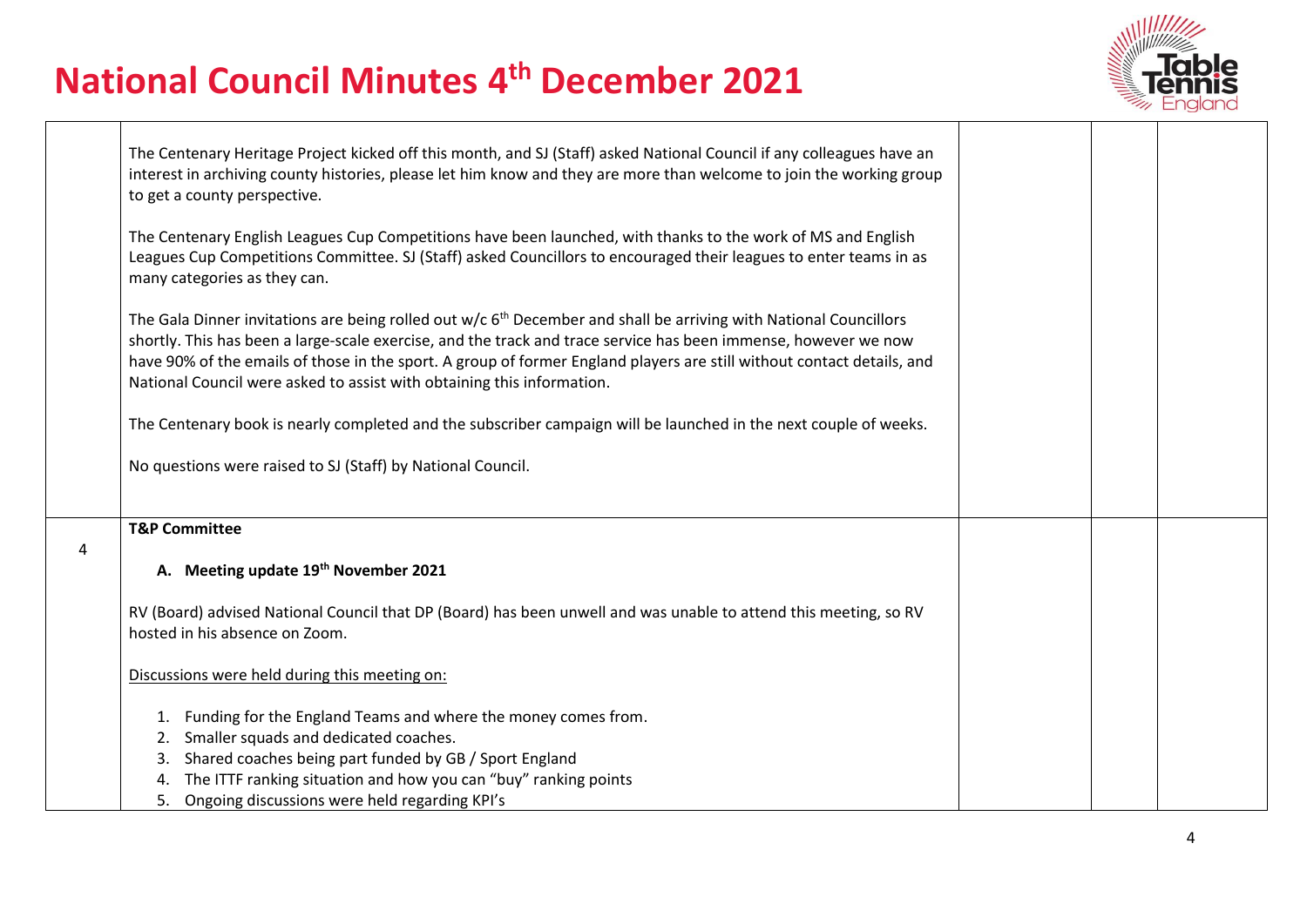

| 6. Results from the Home Nations, and RV (Board) felt England didn't do as well as we could have done but<br>understood it was used as a development opportunity for younger players<br>7. A presentation on player welfare was provided by EV (Board) and Loise Peake (Committee Member) which<br>was well received by the T&P Committee and the possible set up of an Athletes Commission.                                                                                                                                                                                                                                                                                                                                                                                                                                                                     |  |  |
|------------------------------------------------------------------------------------------------------------------------------------------------------------------------------------------------------------------------------------------------------------------------------------------------------------------------------------------------------------------------------------------------------------------------------------------------------------------------------------------------------------------------------------------------------------------------------------------------------------------------------------------------------------------------------------------------------------------------------------------------------------------------------------------------------------------------------------------------------------------|--|--|
| AR (Cleveland) referred to the Kent / Cleveland Proposal from the AGM that received an 86% majority as a<br>recommendation to the Board for a number of changes. Whilst AR (Cleveland) recognises RV (Board) comments and<br>the fact DP (Board) has been unwell, he feels the progress he had hoped to have seen, has not been met. The T&P<br>Committee authority was rejected by the Board, and therefore this group is advisory whereas he believes it should<br>have decision making authority. The funding shortfall (£200K) has seen some progress, although a lot less than he had<br>hoped. A lot of the players still need to self-fund. Finally, AR (Cleveland) is disappointed that the recommendation to<br>have separate coaches for each of the age groups and boys/girls has not been followed. He expects this to come back<br>to the next AGM. |  |  |
| MS (Staff) clarified some points regarding the Home Nation Championships and programme funding:                                                                                                                                                                                                                                                                                                                                                                                                                                                                                                                                                                                                                                                                                                                                                                  |  |  |
| There were no issues with GB/England coaches clashing at that event<br>1)<br>This event was used as a development event with age groups playing up, and this was always the intent - MS<br>(Staff) has taken on board comments from the T&P Committee.<br>Funding was made available for 1 event, and this covered a training camp for the Italian National Team.<br>3)<br>We shall be fully funding the French and Belgium events in February.<br>4)<br>An additional 3 events will be fully funded before March.<br>5)                                                                                                                                                                                                                                                                                                                                         |  |  |
| MS (Staff) agrees that additional funding is needed but another £200k is not available If we stop the opportunity of<br>self-funding for some events, and therefore ranking points, we will then shoot ourselves in the foot, and the ranking<br>profiles of our players will drop dramatically.                                                                                                                                                                                                                                                                                                                                                                                                                                                                                                                                                                 |  |  |
| SD (TTE Chair) referred to AR (Cleveland) earlier point, and asked everyone to understand that the final decisions lie<br>with the Board. As with any other sub-group / committee is welcome to put forward their comments, considerations,<br>recommendations, suggestions etc but the Board will make the final decision.                                                                                                                                                                                                                                                                                                                                                                                                                                                                                                                                      |  |  |
| Resources are a problem, the amount of money needed for performance (Talent money comes from Sport England/<br>Grant Aid and Performance money comes from affiliations). In real terms, TTE has less money coming in now than we                                                                                                                                                                                                                                                                                                                                                                                                                                                                                                                                                                                                                                 |  |  |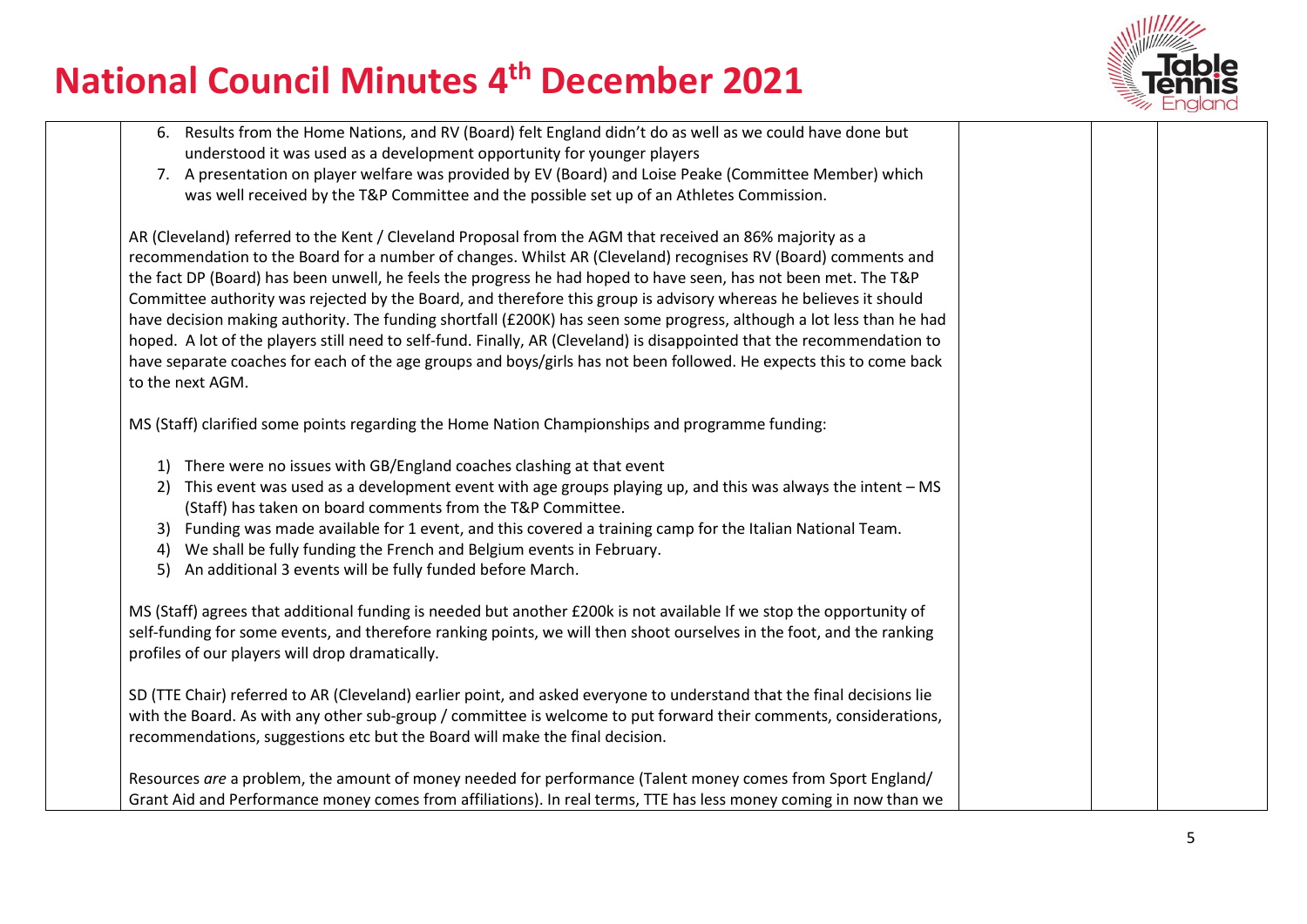

|   | did pre-covid. There has been no increase in affiliation fees for three years and we have no increase in Sport England<br>funding in the next cycle. The Board are discussing the finance problems in the Dec Board Meeting.<br>PC (Berkshire) was welcomed to speak, and he felt this is more about strategy than money. The strategy, in PC<br>(Berkshire) opinion is not the correct one to produce a future England team. This could be done less expensively, and<br>should not reply on the wealth of parents.<br>CD (Shropshire) raised his concern over the vote at the AGM and if this proposition was not implementable, why<br>would the Board allow it to proceed to the AGM.                                                                                                                                                                                                                                                                                                                                                                                                                                                                                                                                                                                                                                                                                                                      | <b>Action: Clarity</b><br>required on the<br>Board position                    | SD/<br><b>SS</b> |             |
|---|----------------------------------------------------------------------------------------------------------------------------------------------------------------------------------------------------------------------------------------------------------------------------------------------------------------------------------------------------------------------------------------------------------------------------------------------------------------------------------------------------------------------------------------------------------------------------------------------------------------------------------------------------------------------------------------------------------------------------------------------------------------------------------------------------------------------------------------------------------------------------------------------------------------------------------------------------------------------------------------------------------------------------------------------------------------------------------------------------------------------------------------------------------------------------------------------------------------------------------------------------------------------------------------------------------------------------------------------------------------------------------------------------------------|--------------------------------------------------------------------------------|------------------|-------------|
|   | Jim Skinner (Sussex) Welfare Officer Role                                                                                                                                                                                                                                                                                                                                                                                                                                                                                                                                                                                                                                                                                                                                                                                                                                                                                                                                                                                                                                                                                                                                                                                                                                                                                                                                                                      |                                                                                |                  |             |
| 5 | A paper was circulated ahead of this meeting for National Council. JS (Sussex) put into context the paper, and the role<br>of the County Welfare Officer in his opinion - providing National Council with a history of his experience.<br>JS (Sussex) felt that TTE has created & developed the Welfare Officer role giving them more responsibility.<br>A. Judy Rogers (Safeguarding & Ethics Manager)<br>JR (Staff) was welcomed to respond, and provided information to National Council about the role description and how<br>Safeguarding have only ever "tweaked" the role according to the NSPCC / CPSU guidelines which evolve. In terms of<br>tournament organising and keeping accounts of permission forms - this is, the Welfare Officers responsibility. We<br>have to respect the parents' rights, and the Welfare Officer is the right person for this.<br>We should all be working as a Table Tennis Team, and "volunteers checking on volunteers" isn't the way to look at<br>this. Our young people and their parents, should feel as confident as they can that they are safe in the sport we all<br>love.<br>CD (Shropshire) supported JS (Sussex) and thinks that TTE should more support to the counties.<br>JS (Sussex) responded and said he doesn't feel the concerns are being addressed. Further discussion to take place<br>offline between JS (Sussex) and the Safeguarding Team. | <b>Action: JS</b><br>(Sussex) to<br>speak with<br>Safeguarding<br>Team offline | JS, JR<br>& VW   | <b>ASAP</b> |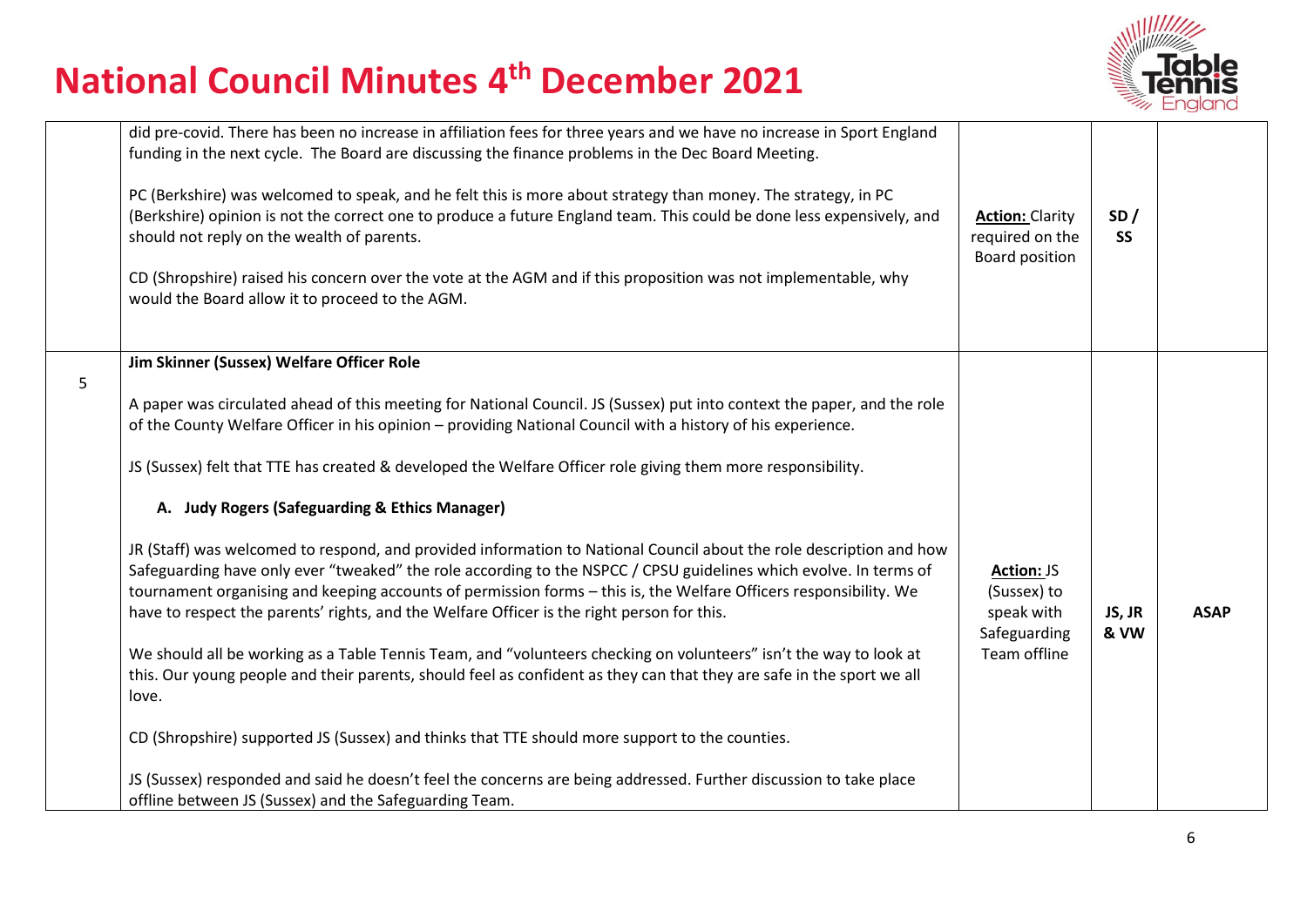

|   | <b>Report from Constitution Select Committee</b>                                                                                                                                                                                                                                                                                                        |  |  |
|---|---------------------------------------------------------------------------------------------------------------------------------------------------------------------------------------------------------------------------------------------------------------------------------------------------------------------------------------------------------|--|--|
| 6 | <b>CEO Requirements</b>                                                                                                                                                                                                                                                                                                                                 |  |  |
|   | AR (Cleveland) referred to the paper that set out that the Select Committee felt that someone with Table Tennis<br>knowledge is required for this replacement CEO position.                                                                                                                                                                             |  |  |
|   | EW (Chair) National Council to comment on the qualities they feel are required from the new CEO, and he advised<br>that the new CEO will also need experience on obtaining maximum funding for Sport England.                                                                                                                                           |  |  |
|   | SV (Board) questioned what was meant by "expert knowledge of Table Tennis" means? In her opinion she does not<br>have expert knowledge, even though she has played Table Tennis all her life. In the perfect world, we would want the<br>CEO with all the Table Tennis knowledge and CEO ability - it is not a trade-off, you need passion and respect. |  |  |
|   | PC (Berkshire) agreed with SV (Board) and how it is not necessarily the need to have played the sport, but have the<br>underlying respect for our sport.                                                                                                                                                                                                |  |  |
|   | SD (TTE Chair) was welcomed to speak and advised that the candidates interviewed without Table Tennis experience,<br>showed such respect for the sport. The calibre of the interim posts has been fantastic and the Board is confident of<br>making a sound appointment.                                                                                |  |  |
|   | AR (Cleveland) responded, and thanked everyone for their comments. He confirmed that the recommendation from<br>the Select Committee was to appoint someone with skills and knowledge of Table Tennis as this will be preferred. EW<br>(Chair) confirmed there is no need to hold a vote.                                                               |  |  |
|   | <b>Staff Involvement in General Meetings, Motions &amp; Elections</b>                                                                                                                                                                                                                                                                                   |  |  |
|   | AR (Cleveland) felt there is a view from inside the Select Committee that there has been canvassing from the Board<br>where members of staff have been attending meetings and putting pressure on the volunteers on how to vote.                                                                                                                        |  |  |
|   | No National Councillors wished to comment.                                                                                                                                                                                                                                                                                                              |  |  |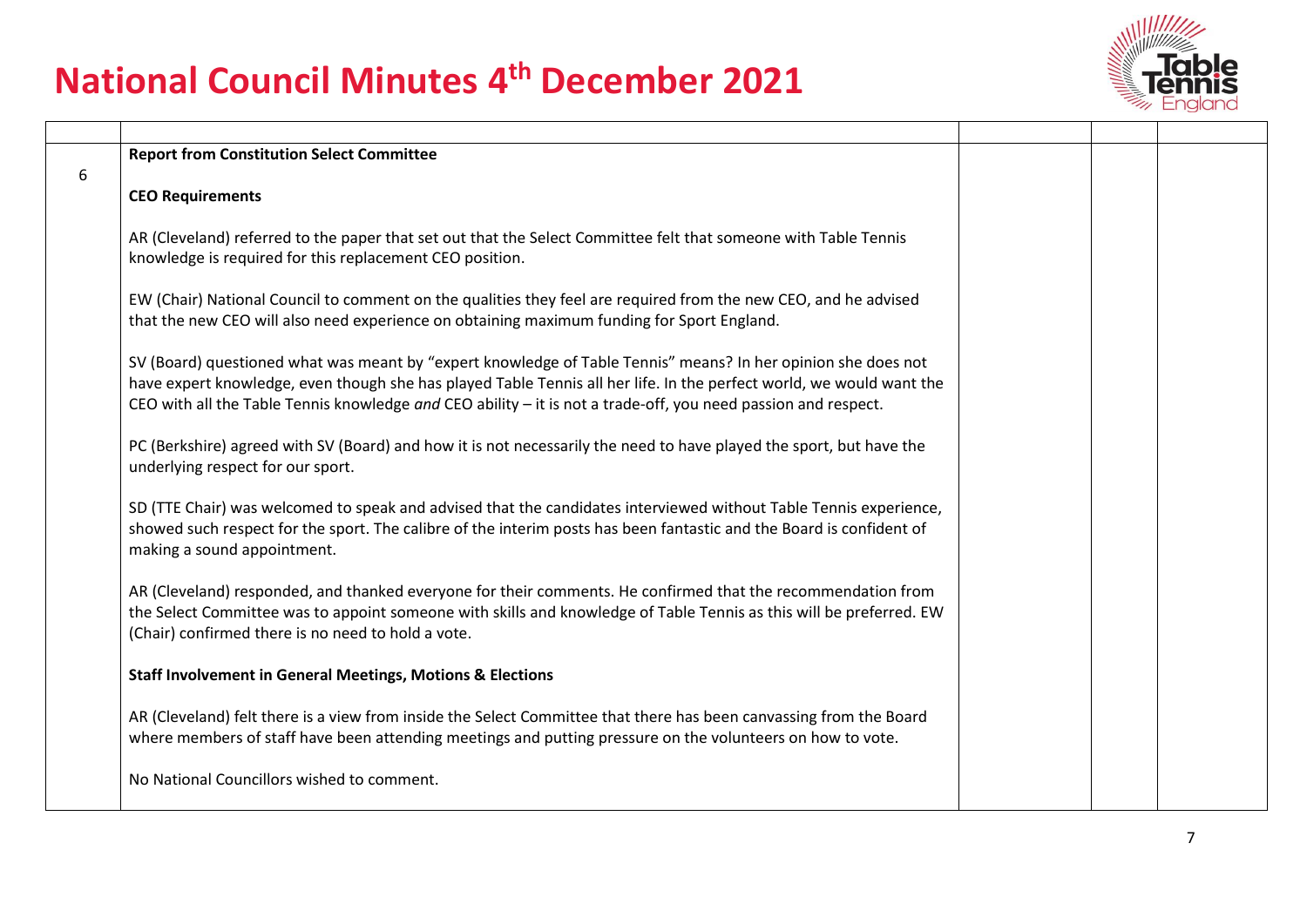

|                | SD (TTE Chair) agreed with the comments and SV (Board) was also in agreement but confirmed that the Board are           |                  |     |             |
|----------------|-------------------------------------------------------------------------------------------------------------------------|------------------|-----|-------------|
|                | here to attend AGM's / meetings if you require them to be there. Keeping the channels of communication open is key,     |                  |     |             |
|                | but meetings should not be used as a propaganda tool.                                                                   |                  |     |             |
|                |                                                                                                                         |                  |     |             |
|                | AR (Cleveland) responded in asking for a policy to ensure this is formalised.                                           |                  |     |             |
|                |                                                                                                                         |                  |     |             |
|                |                                                                                                                         |                  |     |             |
|                | <b>Proposed Select Committee on IT</b>                                                                                  |                  |     |             |
| $\overline{7}$ |                                                                                                                         |                  |     |             |
|                | Alex Murdoch (Bedfordshire) who had asked for this topic to be placed on the agenda was unwell and had asked            |                  |     |             |
|                | Martin Clarke (Worcestershire) to speak for him.                                                                        |                  |     |             |
|                |                                                                                                                         |                  |     |             |
|                | EW (Chair) sent his best wishes to AM (Bedfordshire) as he has been unwell in Spain. MC (Worcestershire) provided a     |                  |     |             |
|                | recap on the paper.                                                                                                     |                  |     |             |
|                |                                                                                                                         |                  |     |             |
|                | PA (Essex & MAG) advised that MAG would welcome the opportunity to discuss this further.                                |                  |     |             |
|                |                                                                                                                         |                  |     |             |
|                | BW (Deputy, Buckinghamshire) felt that anyone he has come across has been incredibly helpful and it does concern        |                  |     |             |
|                | him that this could be a "buffer" and would like reassurance this will be looked after.                                 |                  |     |             |
|                |                                                                                                                         |                  |     |             |
|                | JK (Somerset) as joint proposer, said he has started to see issues with some leagues trying to use both platforms,      |                  |     |             |
|                | causing duplications and a lack of integrity being available.                                                           |                  |     |             |
|                |                                                                                                                         |                  |     |             |
|                | DH (Avon) advised that they are using TT Leagues in Bath, then in other areas using TT Leagues and 365 and              |                  |     |             |
|                | improvements are needed, and welcome.                                                                                   |                  |     |             |
|                |                                                                                                                         |                  |     |             |
|                | JKB (Staff) advised that TT Leagues has come a long way since it first started. Sport 80 did have some updates and      |                  |     |             |
|                | issues, which are now resolved. The best way forward is being discussed in upcoming meetings, and lots of work is       |                  |     |             |
|                |                                                                                                                         |                  |     |             |
|                | being done - technical issues do arise, but ROCCA are very good at addressing these - no one who has contacted us       | <b>Action:</b>   |     |             |
|                | can say they haven't received excellent customer service. If anyone is unsure or needs assistance, JKB (Staff) reminded | Discussions with | NH/ | <b>ASAP</b> |
|                | National Council that the team are here to help.                                                                        | NH & AM to       | AM  |             |
|                |                                                                                                                         | take place       |     |             |
|                | Following further discussions, National Council agreed with the idea in principle but felt that the way forward was for |                  |     |             |
|                | discussions with NH (Oxfordshire) as MAG Chair take place, and how to take it forward whilst avoiding duplication.      |                  |     |             |
|                |                                                                                                                         |                  |     |             |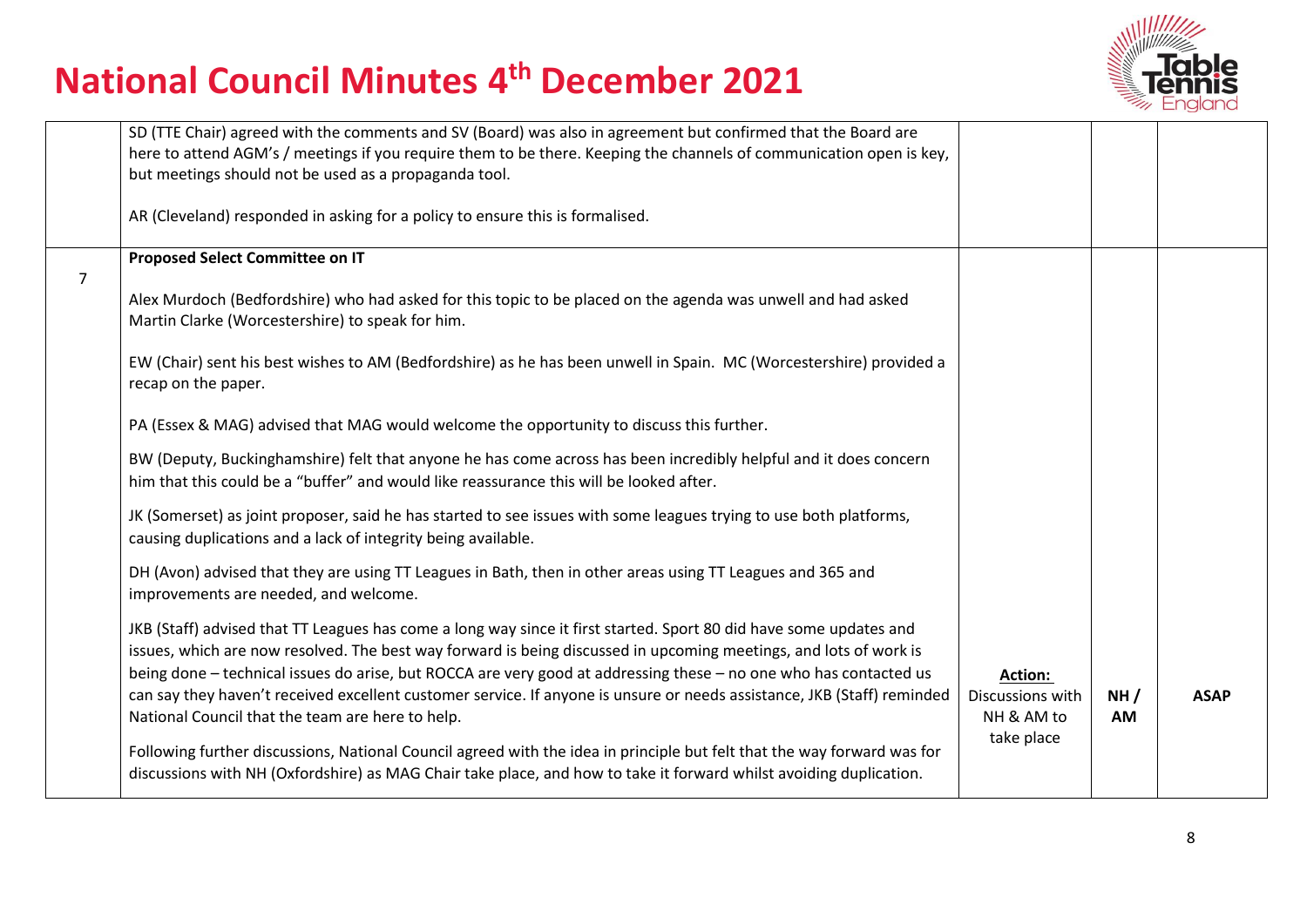

|   | Council agreed that if NH (Oxfordshire) and AM (Bedfordshire) can agree the way forward then EW (Chair) was<br>authorised to approve the proposal.                                                                                                                                                                                         |  |  |
|---|--------------------------------------------------------------------------------------------------------------------------------------------------------------------------------------------------------------------------------------------------------------------------------------------------------------------------------------------|--|--|
| 8 | <b>Competition Strategy</b>                                                                                                                                                                                                                                                                                                                |  |  |
|   | EW (Chair) reminded National Council of the virtual presentation from Neil Rogers held at the last meeting, and that<br>NR had delivered a zoom-based consultation with National Council last month.                                                                                                                                       |  |  |
|   | SS (CEO) recapped on the aims of the Competition Review. Whilst the consultation period has closed and the results<br>of that are being analysed today offers a final opportunity for National Council to provide any further feedback which<br>would be passed on.                                                                        |  |  |
|   | National Council split off into 7 break out groups for a 35 min group session. The outcomes of those discussions are<br>attached as an appendix to these minutes.                                                                                                                                                                          |  |  |
|   | National Council Meeting Recordings - Peter Charters (Berkshire)                                                                                                                                                                                                                                                                           |  |  |
| 9 | PC (Berkshire) was welcomed to speak and put this proposal forward that the recording of National Council meetings<br>should be made available (the request was primarily due to sound issues experienced last time).                                                                                                                      |  |  |
|   | EW (Chair) stated that the recording is currently for the purpose of minute accuracy. There is a risk if the recording<br>gets into the public domain that it could change the focus of the meeting and could end up with people speaking<br>more for the public gallery.                                                                  |  |  |
|   | CD (Shropshire) supports the proposal and felt the leaking of a recording is a moot point. If someone wanted to record<br>this meeting privately, they could do and could send it out to the public domain.                                                                                                                                |  |  |
|   | AR (Cleveland) felt there was a half-way house on this proposal -. For those National Councillors who can't make the<br>meeting the recording should be made available and it should only be available to those requesting it, with a<br>condition of confidentiality. This could also be available in case someone want to check a point. |  |  |
|   | A few other Councillors spoke generally agreeing that subject to confidentiality that the recording could be made<br>available to a Councillor on request.                                                                                                                                                                                 |  |  |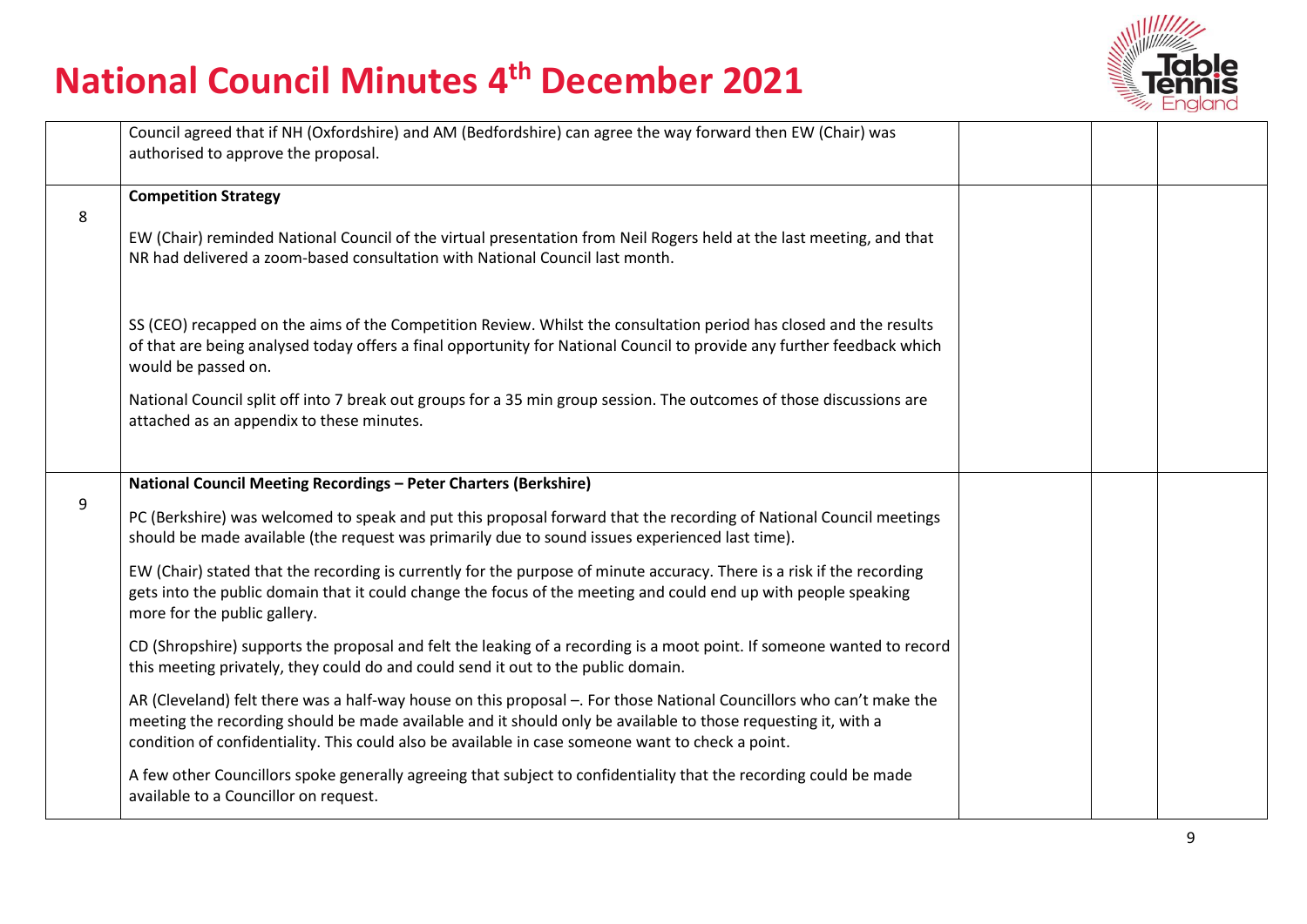

|    | PC (Berkshire) agreed that the caveat of confidentially was important.<br>EW (Chair) suggested he write a protocol and circulates with the papers for the next meeting.                                                                                                                                                                                                                                                                                                                                                                                                         | Action: EW to<br>write a protocol<br>for the<br>recording's<br>procedure | EW | <b>Next</b><br><b>Meeting</b> |
|----|---------------------------------------------------------------------------------------------------------------------------------------------------------------------------------------------------------------------------------------------------------------------------------------------------------------------------------------------------------------------------------------------------------------------------------------------------------------------------------------------------------------------------------------------------------------------------------|--------------------------------------------------------------------------|----|-------------------------------|
| 10 | <b>Reports</b>                                                                                                                                                                                                                                                                                                                                                                                                                                                                                                                                                                  |                                                                          |    |                               |
|    | a. Chairman Report                                                                                                                                                                                                                                                                                                                                                                                                                                                                                                                                                              |                                                                          |    |                               |
|    | SD presented her written report and would be happy to take any questions.                                                                                                                                                                                                                                                                                                                                                                                                                                                                                                       |                                                                          |    |                               |
|    | EW (Chair) raised the matter of Board minutes being made available rather than a summary. CD (Shropshire) agreed<br>and whilst accepting that they should be approved minutes that could happen by email.                                                                                                                                                                                                                                                                                                                                                                       |                                                                          |    |                               |
|    | SD (TTE Chair) confirmed the Board is in agreement that minutes will be provided, the discussion is about timing (not<br>being in draft) and the level of detail to protect the confidentiality of discussions. The Board is discussing these<br>principles at the 9-10 Dec meeting but reassured that the principle of supplying the minutes in a timely fashion is<br>agreed.                                                                                                                                                                                                 |                                                                          |    |                               |
|    | AR (Cleveland) asked about the bid for the World Table Tennis Championships in 2026. His concern is that the ITTF<br>have changed the eligibility considerably, and on the basis of where we are with our cadet and senior players, he is<br>worried England will not be in the top 32. SD (TTE Chair) responded that as host England would get host nation places<br>however she did not share his concern certainly with the men's team who are performing at the highest level. The<br>England para players would also be on show and some of them are potential medallists. |                                                                          |    |                               |
|    | KT (Cheshire) said it was a privilege to be with SS (CEO) and SD (Chair TTE) in Houston, and the World Championships<br>is more than just how a team performs, it is about Table Tennis coming home, the wider concept, the centenary and<br>we should all be proud.                                                                                                                                                                                                                                                                                                            |                                                                          |    |                               |
|    | AR (Cleveland) asked about the ITTF AGM and if there was a report from this. He was interested in the ETTU calling an<br>extraordinary general meeting to change the constitution to allow the President to be nominated to the ITTF<br>Executive Committee and he then withdrew his candidacy.                                                                                                                                                                                                                                                                                 |                                                                          |    |                               |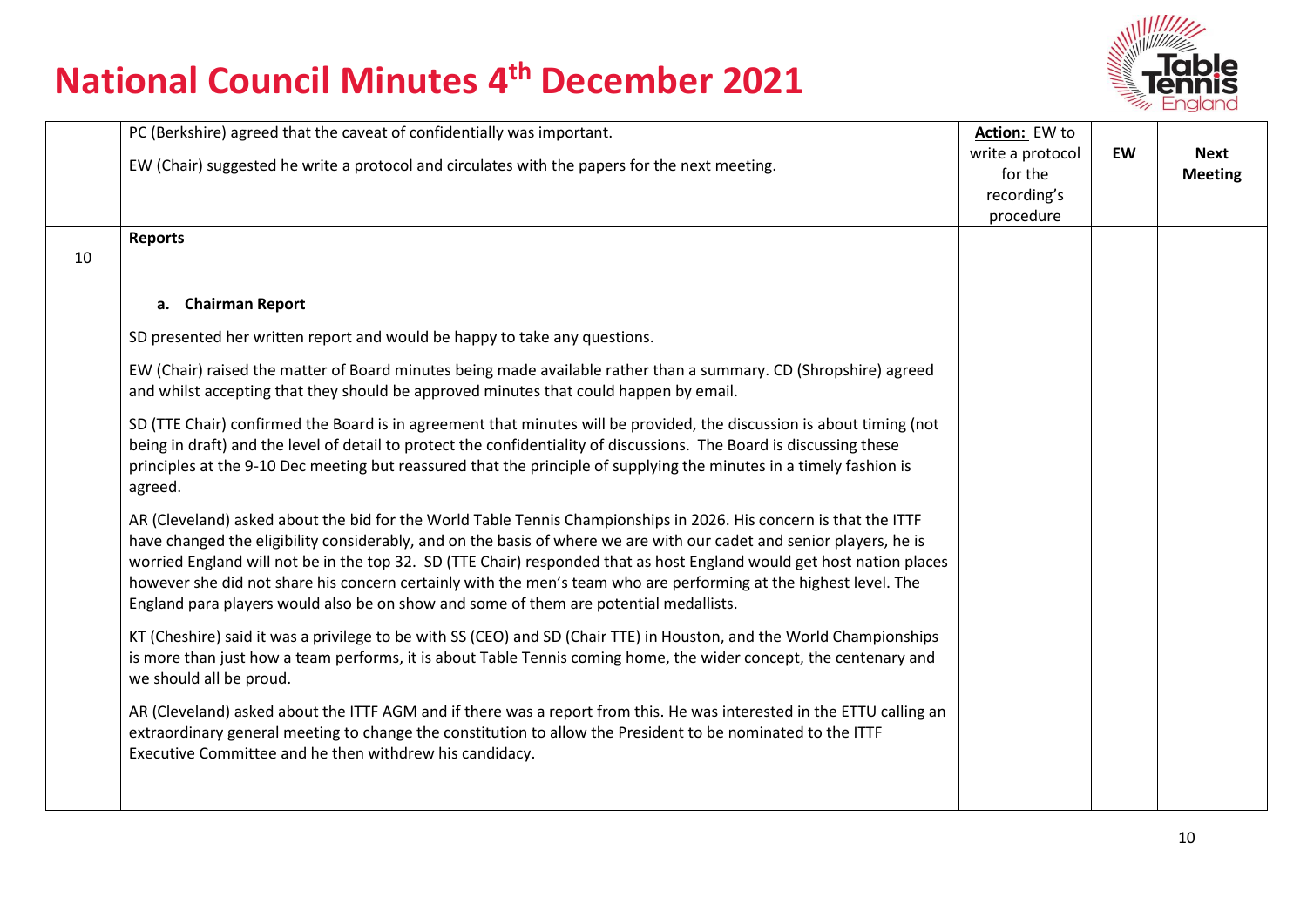

| SD (TTE Chair) responded that the ETTU President withdrew because of a proposition to create a Continental<br>Commission of the ITTF comprising the Continental Presidents. There were also two other European candidates for<br>the EC.                                                                                                                                                                                                                                                                                                                                                                                                                                                  |                                            |           |             |
|-------------------------------------------------------------------------------------------------------------------------------------------------------------------------------------------------------------------------------------------------------------------------------------------------------------------------------------------------------------------------------------------------------------------------------------------------------------------------------------------------------------------------------------------------------------------------------------------------------------------------------------------------------------------------------------------|--------------------------------------------|-----------|-------------|
| SD reported that Petra Sorling form Sweden was elected as the ITTF first female President and that we send her our<br>congratulations.                                                                                                                                                                                                                                                                                                                                                                                                                                                                                                                                                    |                                            |           |             |
| Table Tennis England submitted a resolution to ask the ITTF to consult on changes to competition clothing to allow<br>greater flexibility for players. It was passed with 94% and a round of applause.                                                                                                                                                                                                                                                                                                                                                                                                                                                                                    |                                            |           |             |
| SS (CEO) also advised that Busan, South Korea Was awarded the 2024 World Championships (having been the original<br>host for 2020 which was cancelled)                                                                                                                                                                                                                                                                                                                                                                                                                                                                                                                                    |                                            |           |             |
| b. CEO Report                                                                                                                                                                                                                                                                                                                                                                                                                                                                                                                                                                                                                                                                             |                                            |           |             |
| SS (CEO) welcomed questions and wished everyone the very best, the report reflected on her time with TTE.                                                                                                                                                                                                                                                                                                                                                                                                                                                                                                                                                                                 |                                            |           |             |
| c. Other Reports                                                                                                                                                                                                                                                                                                                                                                                                                                                                                                                                                                                                                                                                          |                                            |           |             |
| EW (Chair) welcomed questions on each departments report.                                                                                                                                                                                                                                                                                                                                                                                                                                                                                                                                                                                                                                 |                                            |           |             |
| MC (Worcestershire) thanked the Board and Sam Garey for providing a more detailed Finance Report. It is pleasing to<br>note that a surplus is now forecast. MC had a few small queries and SS invited him to contact Sam Garey directly for<br>clarification. MC also asked for clarification on if the Sport England award has been confirmed. SS explained that the<br>bid had been submitted and evaluated and an indicative award granted which was expected to be confirmed by the<br>Sport England Board before Christmas. AR (Cleveland) asked for a report on the Sport England bid and SS confirmed<br>that Greg Yarnall would be asked to present at the next National Council. | <b>Action: Details</b><br>on Credit Card   | <b>SS</b> | <b>ASAP</b> |
| CD (Shropshire) expressed his concern over the credit card fees which appear higher than industry standard. SS<br>confirmed that it includes the transaction fee which is the basis of the Sport 80 contract.                                                                                                                                                                                                                                                                                                                                                                                                                                                                             | fees to be<br>discussed with<br>SG (Staff) |           |             |
| No other questions were raised on any of the Departmental Reports.                                                                                                                                                                                                                                                                                                                                                                                                                                                                                                                                                                                                                        |                                            |           |             |
|                                                                                                                                                                                                                                                                                                                                                                                                                                                                                                                                                                                                                                                                                           |                                            |           |             |
|                                                                                                                                                                                                                                                                                                                                                                                                                                                                                                                                                                                                                                                                                           |                                            |           |             |
|                                                                                                                                                                                                                                                                                                                                                                                                                                                                                                                                                                                                                                                                                           |                                            |           |             |
|                                                                                                                                                                                                                                                                                                                                                                                                                                                                                                                                                                                                                                                                                           |                                            |           |             |